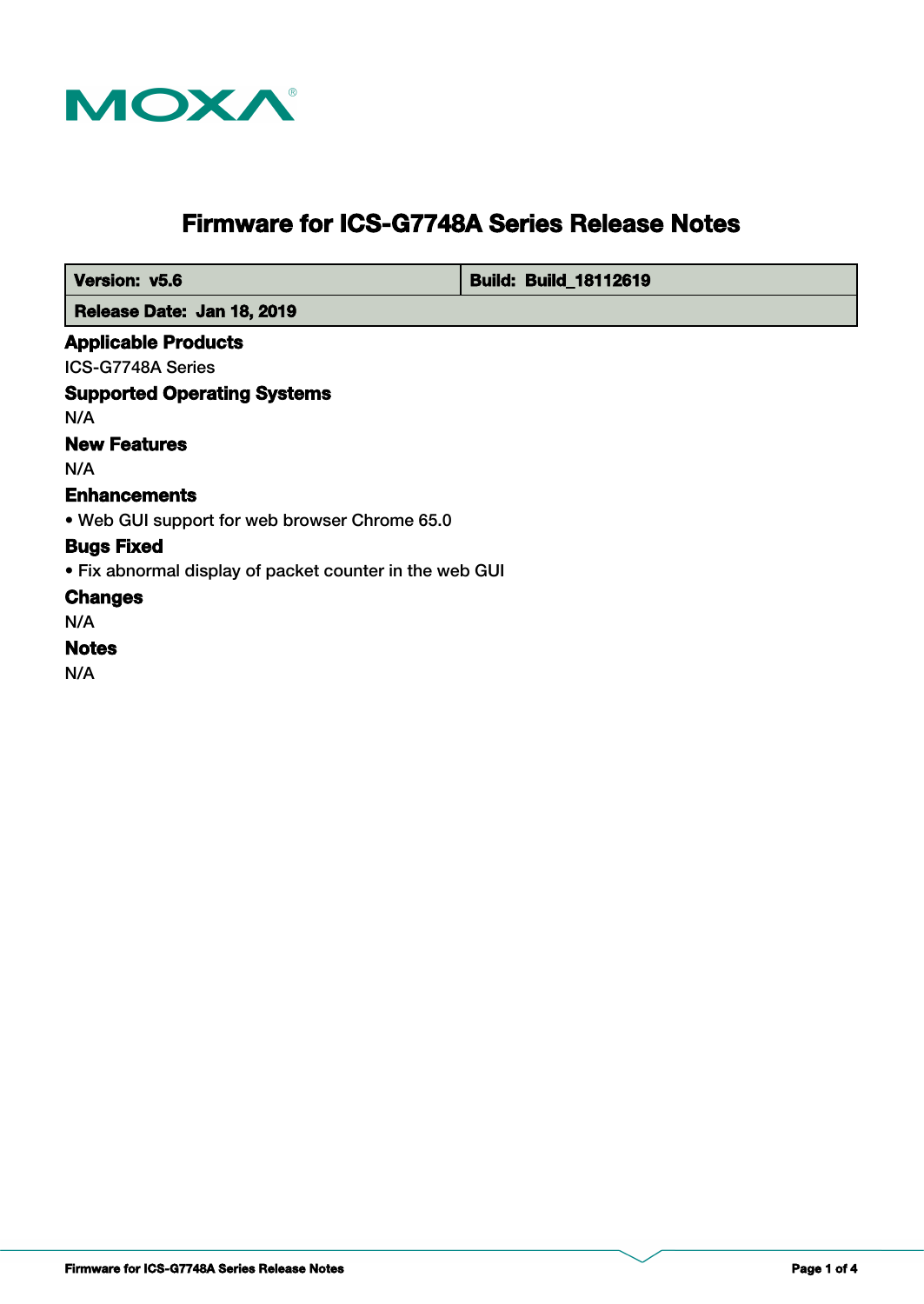

#### **Version: v5.4 Build: Build: Build: 17081010**

 **Release Date: Sep 04, 2017**

## **Applicable Products**

ICS-G7748A-HV-HV

### **Supported Operating Systems**

N/A

# **New Features**

- System Notification: Definable Successful/Failed login notifications.
- Password Policy: Password Strength can be set.
- Account Lockout Policy: Failure Threshold and Lockout Time can be set.
- Log Management: Full log handling.
- Remote Access Interface Enable/Disable.
- Configuration Encryption with password.
- Support SSL certification import.
- Support MAC Authentication Bypass via RADIUS authentication.
- MAC Address Access Control List or MAC Address filtering.
- Protect against MAC Flooding Attack by MAC address sticky.
- NTP authentication to prevent NTP DDoS attack.
- Login Authentication: Support primary & backup database servers (RADIUS/TACACS+/Local Account).

• Login Authentication via RADIUS Server: Support Challenge Handshake Authentication Protocol (CHAP) Authentication Mechanism.

- RADIUS Authentication: Support EAP-MSCHAPv2 (For Windows7).
- MXview Security View Feature Support\* (with MXstudio v2.4).
- Turbo Ring v2, Turbo Chain supports Port Trunking.

#### **Enhancements**

- CLI: Support Multiple Sessions (up to six).
- SMTP Supports Transport Layer Security (TLS) Protocol and Removes SSL v2/v3.
- SNMPv3 Traps and Informs.
- Display Issue with Java Applet.
- Fiber Check: Add Threshold Alarm.
- Static Port Lock with IVL Mode.
- When GbE Port Speed is [Auto], MDI/MDIX is [Auto] Fixed.
- Web UI/CLI Command Enhancement and Modification.

#### **Bugs Fixed**

• The device received a large amount of BPDU packets on a port that did not have the RSTP function enabled and sometimes caused the device to reboot.

• '&' character in column of switch name, switch location, switch description in system info will not show on the how page information.

• When Turbo Chain was established on slot 9 it was sometimes unstable.

#### **Changes**

- Removed the VEE indicator on the PoE function.
- Rate limit added more options on the ingress rate.

### **Notes**

N/A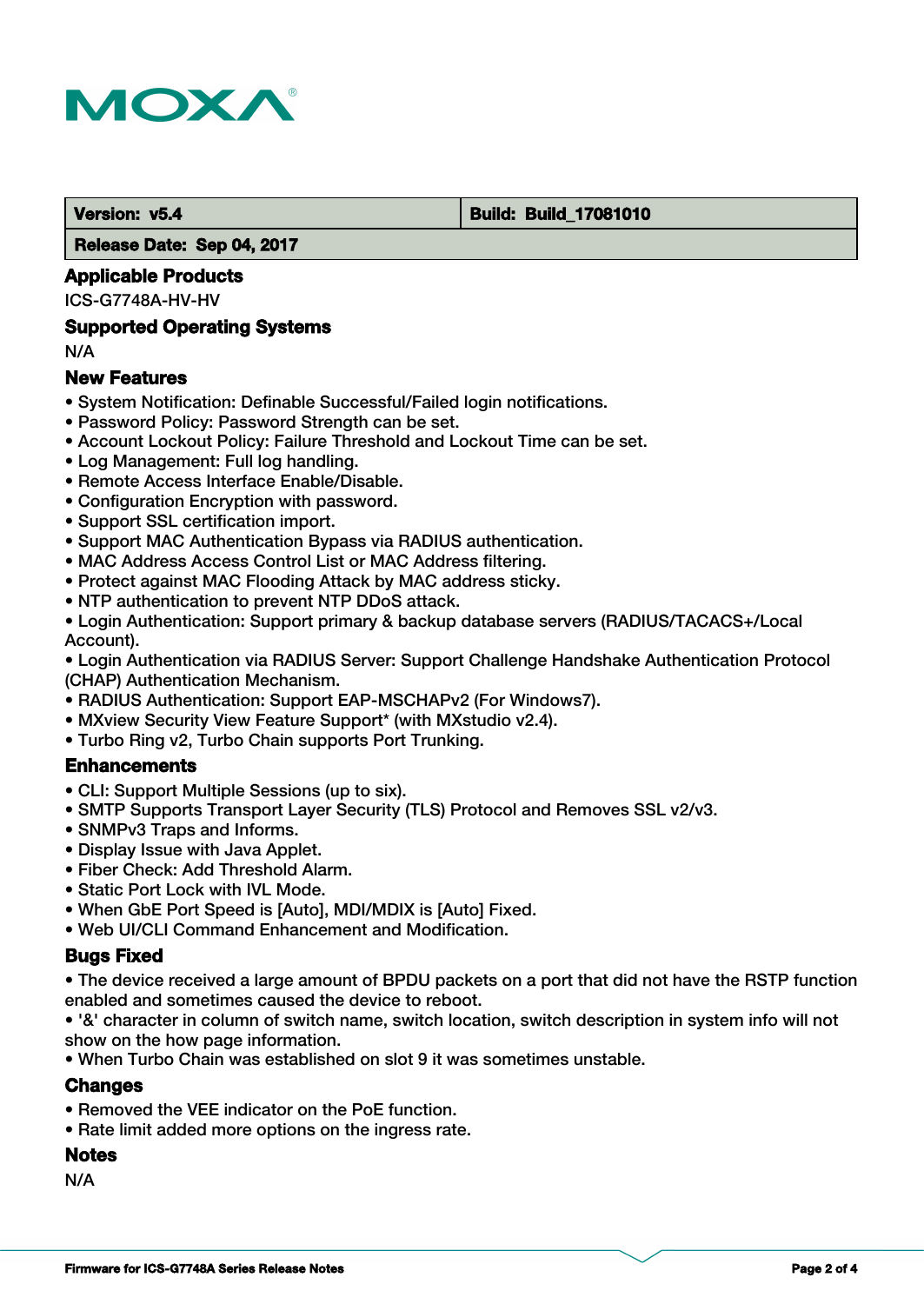

 **Version: v4.2 Build: Build: Build: 15062313** 

 **Release Date: N/A**

# **Applicable Products**

ICS-G7748A-HV-HV

# **Supported Operating Systems**

N/A

#### **New Features**

• Added new Multicast Fast Forwarding Mode.

#### **Enhancements**

- Increased IGMP Groups to 4096 (original 1000 groups).
- Improved Turbo Chain link status check mechanism at the head port.

#### **Bugs Fixed**

• Device rebooted when using CLI commands to back up device configurations to the TFTP server.

• Device rebooted when using CLI commands to change SNMP v3 data encryption key and the length of the key is over 100 characters.

#### **Changes**

N/A

#### **Notes**

N/A